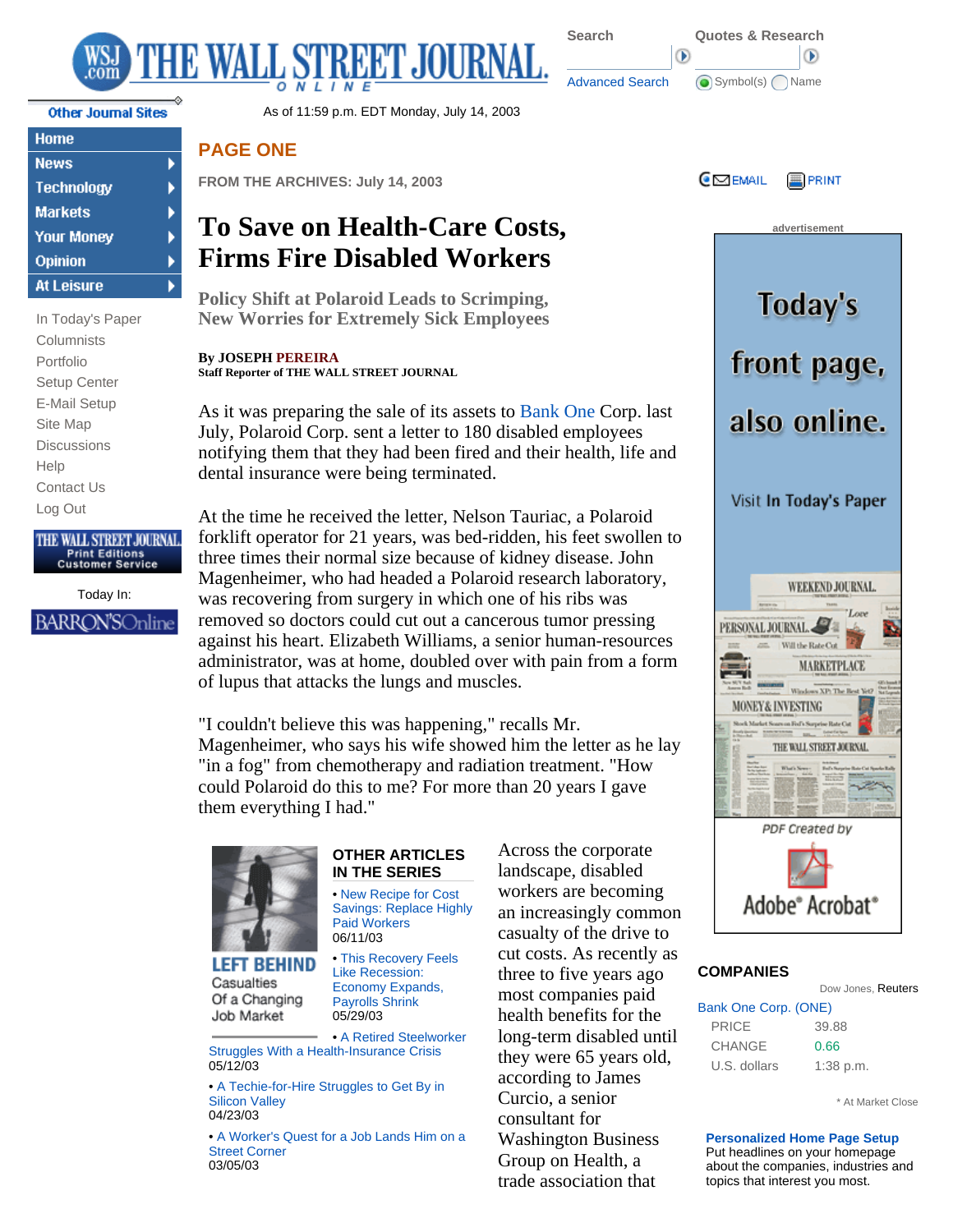helps companies contain health-care costs. At 65, federal Medicare benefits kick in.

But as health-insurance costs and the number of disabled employees climb, more companies are firing them. A Mercer Human Resource Consulting study last year found that 27% of the 723 companies surveyed dismiss employees as soon as they go on long-term disability and that 24% dismiss them at a set time thereafter, usually six to 12 months. (Dow Jones  $& Co.,$  which publishes The Wall Street Journal, terminates employees six months afterward.) The survey found 15% keep the disabled on as employees with benefits until age 65.



They still receive that money. But the loss of their other benefits -- especially their health and life insurance -- has brought them additional financial burdens at a time when they already are struggling with reduced income and the ravages of cancer, heart disease and other serious conditions.

The federal law known as COBRA mandates that they can keep the health insurance they had at Polaroid for 18 months after their dismissal. Some companies pay the premiums, but most, like Polaroid, require employees to pick up the tab themselves. Disabled workers can purchase Medicare coverage after 18 months. Both kinds of coverage cost thousands of dollars a year, which many disabled workers can ill afford. Because people on long-term disability leave continue to receive a portion of their salaries, they are typically not eligible for the Medicaid program that offers poor Americans health insurance.



John Magenheimer

## Kevin Pond, a Polaroid spokesman, says that Bank One took over Polaroid with the understanding that the new management would decide whom to hire and whom to let go. "Even though the old Polaroid

maintained their employee-like status, the [workers on long-term disability] were not real employees," he says. In response to a letter to Polaroid by U.S. Rep. William Delahunt of Massachusetts, who had written on behalf of constituents who worked there, Polaroid general counsel Neal Goldman noted that the company had preserved the benefits as long as it could, despite "enormous pressure to dramatically reduce costs" during bankruptcy.

The disability-payment squeeze is likely to continue for companies and their employees. Some 5.5 million people received long-term disability benefits last year, according to the U.S. Department of Labor, a 62% jump from 1992. The reasons for the big rise aren't completely understood, but the most cited explanation is an aging work force.

Bankruptcies and takeovers often spur companies to fire disabled workers. When International Steel Group Inc. acquired the assets of LTV Corp. last year, it rehired many of the able-bodied workers who had been dismissed in LTV's bankruptcy proceeding. It didn't rehire the hundreds of employees on disability. When MMI Co., a medical consulting and insurance firm in Deerfield, Ill., in 1999 acquired Applied Risk Management Inc. of Oakland, Calif., which administers worker's compensation programs for companies, it only hired ARM employees who weren't on medical or extended leave. Five employees on long-term disability leave weren't hired.

#### PINK SLIPS FOR THE DISABLED

When do companies dismiss employees on فيطالطوماه ومعوف وموا

MMI has since been acquired by St. Paul Cos., an insurance concern. A spokeswoman declined to comment. Mitch Hecht, vice president of external

Financial Workstations at PC prices FREE report! Get your Stock Market Outlook. CLICK HERE Get there with IBM e-business on demand. Get postage 24/7 at your office! Give the perfect gift: The Online Journal Order Free Annual **Reports** Order Free Fund **Prospectuses** See how the London Stock Exchange traded up. Trade 5 Free @ Lind-Waldock. Click Now! What makes some businesses stand out? Find out more at www.theplayers.tv

@ Your Service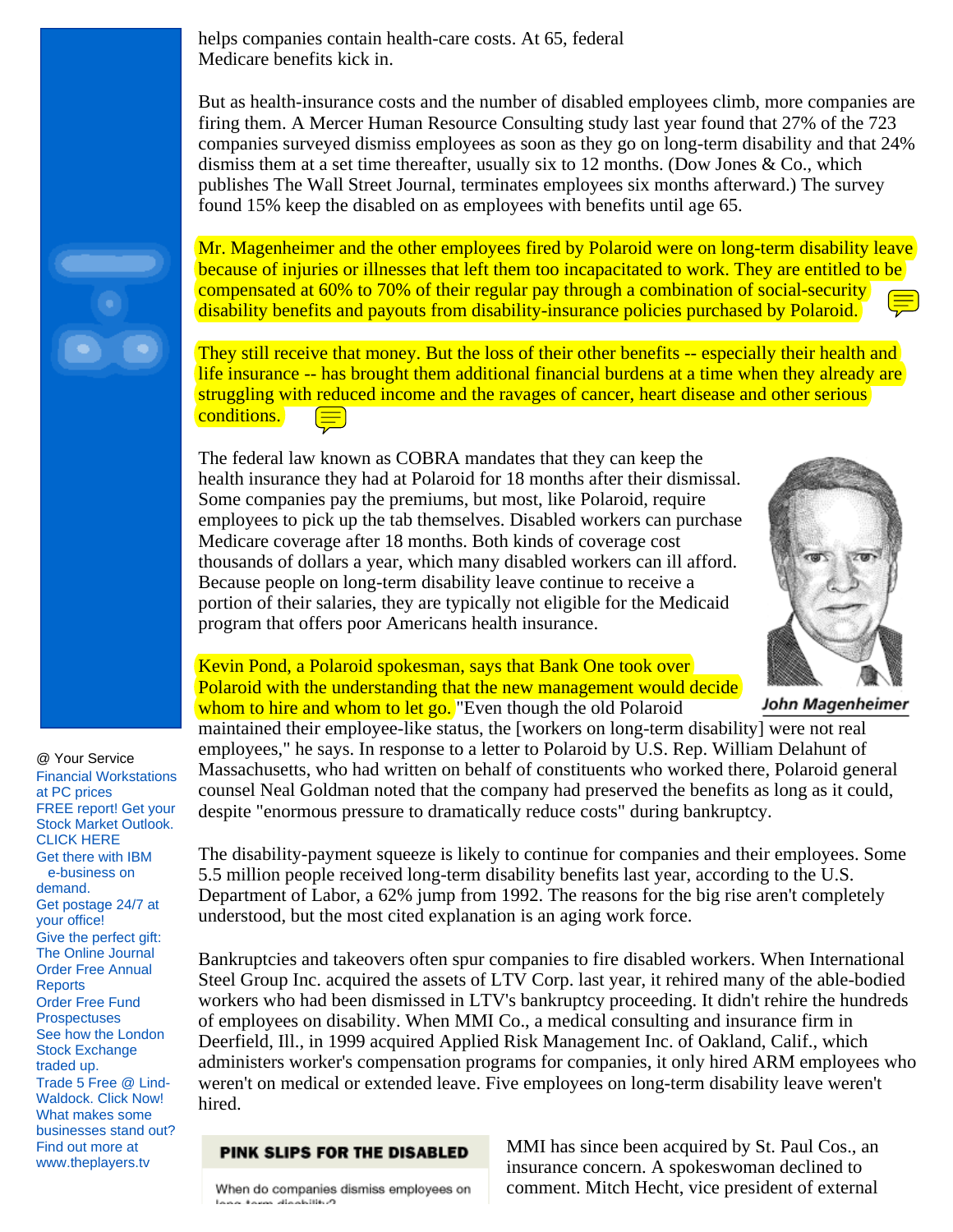affairs at International Steel, says, "It's strictly an arithmetic fact that the profits are not being generated to cover the costs of all the health care programs of workers from the past." The company views the plight of the disabled worker  $\equiv$  a tragedy and calls on the government "to come up with a broad solution to fix the problem,  $\sqrt{\sigma_{\text{Says}}}\$ Mr. Hecht.

Polaroid began its downward spiral in the mid-1990s, as digital cameras and cheap, one-hour developing ravaged its niche of instant photography. With nearly \$1 billion in debt, Polaroid filed for bankruptcy-court protection in October 2001. Nine months later, One Equity Partners, a Bank One investment arm, acquired its assets. "Under the asset purchase agreement, employees on long-term disability will not be hired by One Equity Partners," Polaroid wrote in a July 2002 letter to the affected workers.

Ms. Williams, who has been on disability since 1988 because of her lupus and diabetes, says "people in the group have a multiplicity of medical problems." Many are in their 50s. Elaine Johnson, 59, of Attleboro, Mass., suffers from blood clotting and heart problems and nearly died from a pulmonary embolism earlier this year. Another, Paul Day, 61, of Billerica, Mass., has undergone several surgeries to remove cancerous growths in his leg and kidney.

Ms. Williams recruited some of her ex-colleagues to hire attorney Harvey Schwartz, who filed a discrimination case last week in federal court in Boston. Polaroid and One Equity "got together and consciously planned to discriminate against people who were receiving" long-term disability benefits, says Mr. Schwartz, of Boston. The new Polaroid hired able-bodied workers, but their disabled colleagues "were intentionally not hired because they were disabled," Mr. Schwartz added. A spokesman for Polaroid, under One Equity's management, declined to comment on the suit.

It isn't the first time disabled workers have gone to court on the issue. Denice Lessard, a compensation analyst for Applied Risk Management, had been on long-term disability for three years because of a work-related spine injury, when MMI acquired the company and she was fired. A three-judge panel of the U.S. Circuit Court of Appeals in San Francisco ruled in Ms. Lessard's favor, stating that discrimination had occurred. By firing the disabled workers, MMI was effectively punishing them "for exercising their rights under an employee benefit plan," the court wrote. That is illegal under the Employee Retirement Income Security Act, which guarantees employees the right to use their benefits.

The case was sent back to the district court, which had earlier ruled in the company's favor. MMI subsequently settled, and Ms. Lessard's benefits have been restored, says her attorney Laurence F. Padway.

In Polaroid's good years, the 1970s through the early 1990s, surveys frequently rated the company as one of the 100 best companies to work for. The company paid full tuition for employees pursuing college degrees and provided free medical services at headquarters and other sites with a staff that included four doctors, 13 nurses and about half a dozen family and divorce counselors.

Polaroid took pride in supporting employees who were sick or got hurt on the job. Short-term disability compensation, at 100% of pay for up to a year, was among the best in the country. Employees on long-term disability were permitted to remain with the company until 65. When employees went on long-term disability, the company even picked up the tab for the portion of health and life insurance premiums that were typically deducted from Polaroid paychecks.

At the time of One Equity's offer, Polaroid had about 8,000 employees. It now has less than 6,000, says a person familiar with the company. The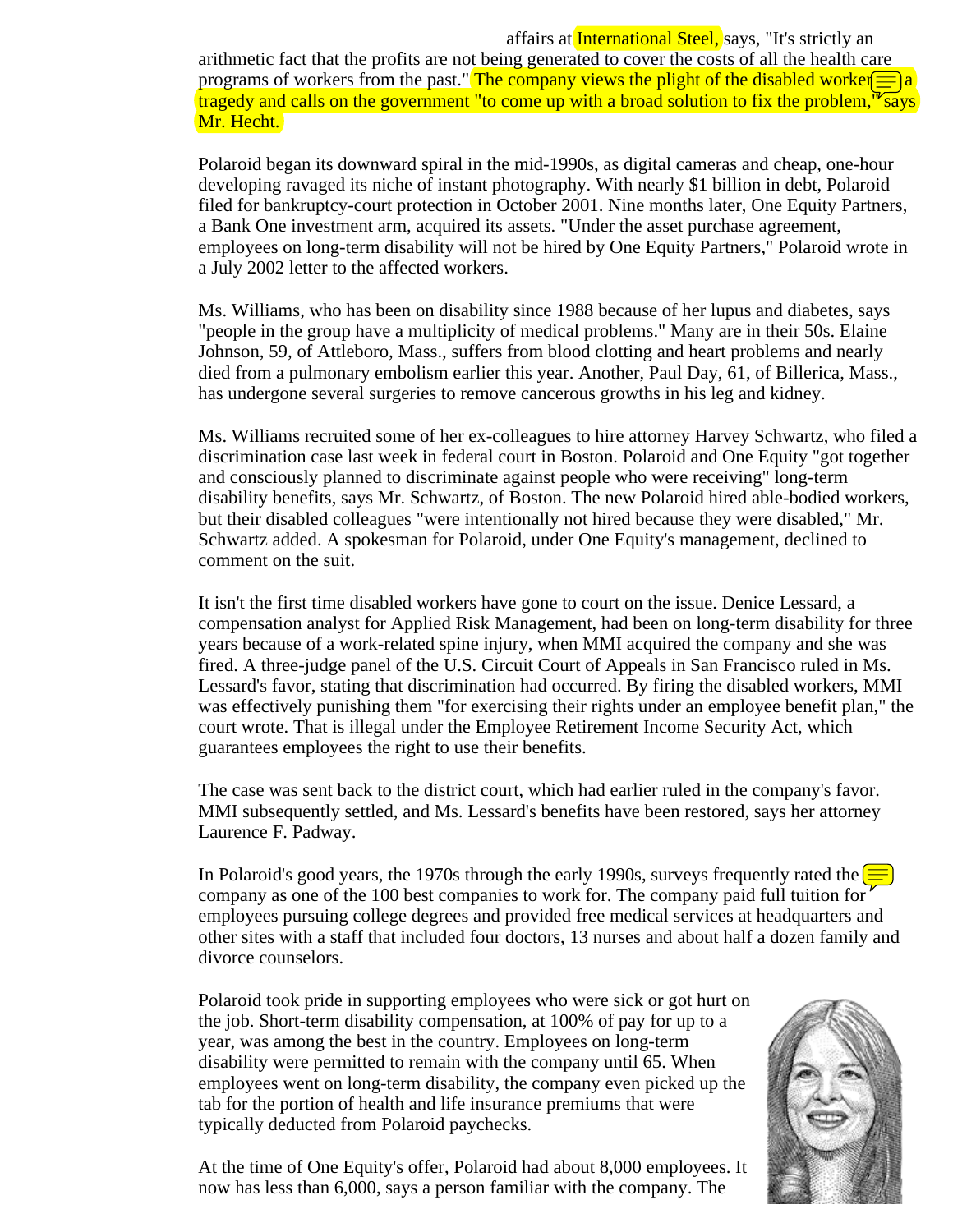company no longer reports results, but people familiar with the revamped company's business say that it is now profitable. The company has introduced new products and most employees received a bonus last Christmas, says Karl Farmer, chairman of a courtappointed committee that looks after Polaroid retirees' interests.

For many disabled employees, things haven't worked out as well. On receiving news of his termination last summer, Mr. Tauriac, the long-time forklift operator, found it would cost him \$862 a month to continue the health insurance he had been getting free.

That left Mr. Tauriac with a difficult choice. He could continue to live in his \$1,100-a-month, two-bedroom apartment in New Iberia, La., without health insurance, or keep his health insurance and move out. On his monthly disability income of \$1,960 he couldn't afford both. Even with the company's health plan, his co-payments for 16 prescription drugs and doctors' visits had been running up to \$350 a month. In addition to heart problems Mr. Tauriac was suffering from hypertension and diabetes, and needed kidney dialysis three times a week.

After deliberating for a month, Mr. Tauriac and his wife Gladys reluctantly decided to move to a modest cottage owned by her brother, who discounted the rent to \$400 a month. Over the next six weeks he was hospitalized five times for ailments including chest pains, shortness of breath and high-blood pressure.

On Oct. 15, 2002, his feet swollen and filled with blood clots, he died. He was 61 years old. "He used to wake up in the middle of the night and say to me, 'I don't know what's happening to me, lovely,' " Mrs. Tauriac recalls. She believes "it was the stress" that made him take a turn for the worse -- "no money, no house, no peace."

Had he died before Polaroid fired him, Mrs. Tauriac would have received \$77,220 from a life insurance policy that paid 1.5 times his salary. But the policy ended with his employment. Mrs. Tauriac says she couldn't have afforded the funeral without a gift from her son, who is in graduate school.

Herself a Polaroid employee before taking early retirement in 1995, she receives a total of about \$800 a month from her pension and survivor benefits. Of that, \$381 goes for health insurance, which doesn't cover drugs. So Mrs. Tauriac says she skips prescriptions for hypertension and a heart condition. She has been moving from relative to relative to save on rent. At 59, she has concluded, she soon will have to find work.



"Life today is a far cry from the way it used to be a decade ago," when she and her husband lived in suburban Easton, Mass., she says. "Between the two of us we made \$90,000 a year. We sent our son to Boston College and we thought life was good. I never thought I was going to end up this way."

When Mr. Magenheimer was dismissed, he lost his health insurance, although he was still covered under his wife's policy, provided by the school where she teaches. He started looking to replace the life-insurance policy that he also lost, fearing his family would be left in a bind. He had a \$1 million policy through Polaroid, including extra coverage for which he paid between \$500 and \$1,000 a year for 20 years. As director of the company's Materials and Chemical Analysis Laboratory, Mr.

Magenheimer had earned \$110,000 a year.

Diagnosed with a deadly form of skin cancer in 1992, Mr. Magenheimer worked for six years following the diagnosis. He worked longer than he would have liked, he says, in part because he wanted to keep the life insurance. To keep up with the work, he took an afternoon nap and then often worked late. He injected himself with anticancer drugs that he kept in a cooler at the lab.